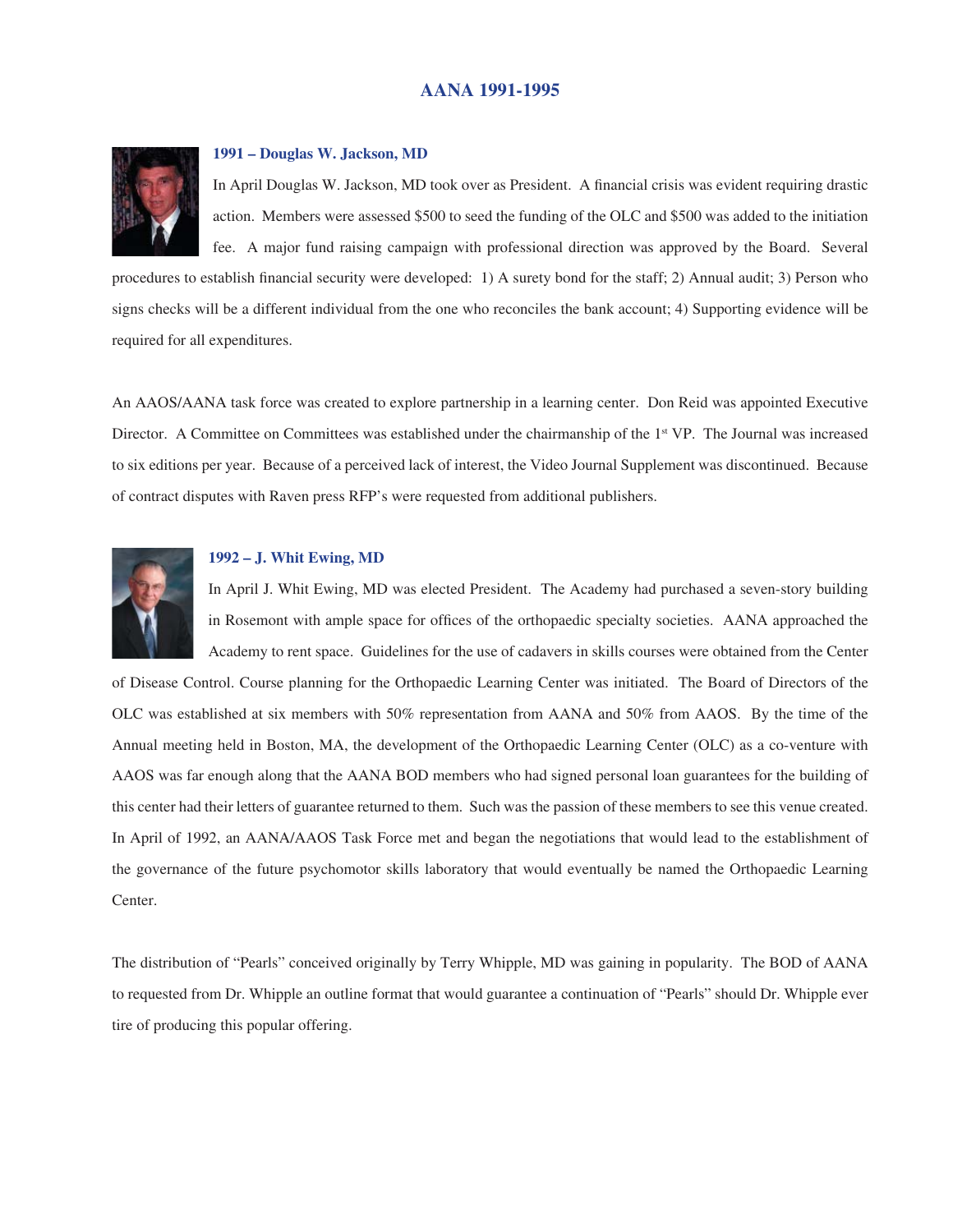Mr. Donald Reid, the acting Executive Director of AANA developed a recognition program for the major donors to the fund that enabled AANA to participate in the creation of the Orthopaedic Learning Center. This recognition wall can be seen as one enters the Learning Center. The individuals and corporations who made these contributions recognized the passion of AANA and shared the vision that psycho-motor skills training was necessary to advance the capabilities of not only physicians in training but practicing physicians as well.

When asked to discuss his plans for the upcoming year, J. Whit Ewing, MD stated that his goal was to land the ship, in other words, assist in completing the task of developing the Orthopaedic Learning Center. The major work had been carried out, but many details had yet to be established. One of the major accomplishments was the formation of a Board of Directors consisting of six members. There were and continue to be three members from AANA and three members from AAOS on this board. The board acts independently and is responsible for the operation of the center. Dr. Ewing mentioned that the responsibility of appointing new committee members as well as appointing new committee chair persons was more than one person should be expected to do. At this time, the membership role had grown to nearly 1000 members. He therefore suggested the formation of the Committee on Committees, which the Board of Directors promptly carried out.

In 1992, the *Arthroscopy Journal* had increased to six issues yearly. The *Arthroscopy Video Journal* did not achieve the numbers of subscriptions needed to continue and was discontinued. Many members, who were offered a refund on their subscriptions to the *Arthroscopy Video Journal*, opted to contribute that refund to the education funds of AANA. For the first time in several years, requests for proposal from several scientific journal publishers were sought. Raven Press was the original publisher of the journal, which began in 1985. As a result of this action, Saunders publishers were contracted and began their publication of *Arthroscopy* with the February 1995 Vol. 11, No. 1 issue.

With increasing pressures on the practice of medicine from outside influences, the Socioeconomic Committee was replaced by the Committee on Health Policy and Practice. This newly formed committee aids the membership with timely information on changing coding issues and numerous regulations that affect the practice of medicine.

1992 was an Accreditation Council for Continuing Medical Education (ACCME) review year. This is the body that ensures that educational institutions and associations such as AANA maintain the highest standards of educational programming. The CME credits offered for educational activities cannot be offered unless the association adheres to the exacting standards established by ACCME. AANA was awarded another 4 years of accreditation for continuing education.

During 1992, Mr. Donald Reid was contracted to become the full time Executive director of AANA. Mr. Reid served in this capacity until 1995 when he and his wife Pat entered their much-deserved retirement to Carmel, CA. Mr. Edward Goss was employed in December 1991 as the Chief Financial officer. Ms. Holly Albert marked her 10<sup>th</sup> year as an employee of ANNA having been a founding employee as it were.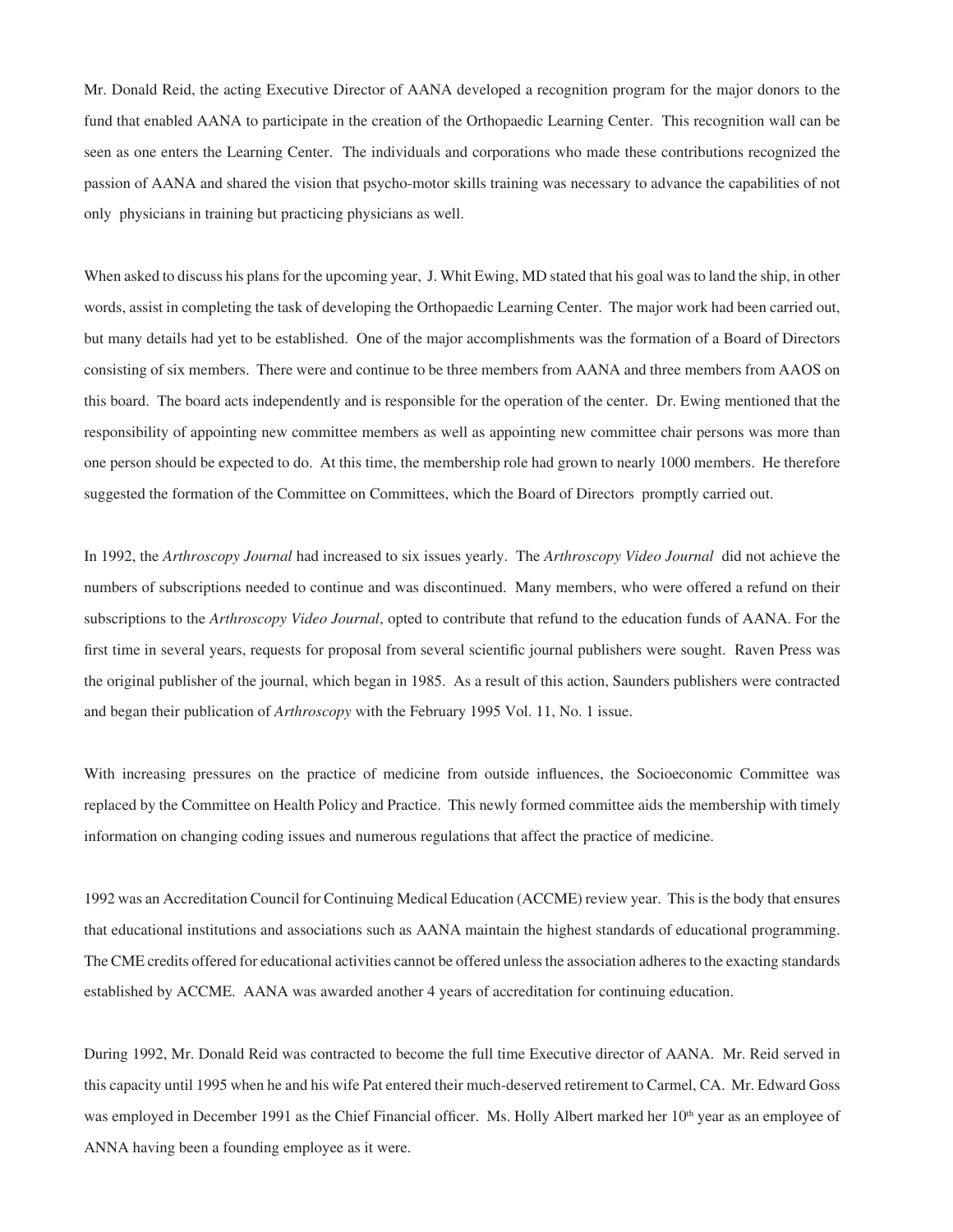The annual Fall Course was held in Monterey, CA at the Doubletree. It was oversubscribed and offered a popular greatly appreciated course. This effort was in large part made successful through the efforts of the Committee on Education chaired by Stephen Snyder, MD.



## **1993 – Dilworth W. Cannon, MD**

The Annual Meeting was held in Palm Springs, CA on March 31-April1. Dilworth W. Cannon, MD accepted the gavel as President of AANA at this meeting. He stated that his goal was to oversee the opening of the new Orthopaedic Learning Center (OLC). Much work regarding the OLC remained

such as scheduling and a multitude of finishing touches. A decision was made to hire a full time Director of the OLC. AAOS and AANA would continue to support the OLC with matching funds for as long as it took for the OLC to become revenue neutral.

A crisis plan for AANA was developed in 1993. The Board of Directors was schooled in the plan and recognized the need for this action. Member number 1000 joined AANA in 1993 marking a milestone that the founders never imagined when the association was began.

Two new staff were added to the office. Donna K. Nikkel and Tiffiny Defano were employed to manage committee operations and take care of technology needs such as computer database development and assorted information technology matters respectively. The new office space in the AAOS building on North River Road in Rosemont was refurnished with reconditioned furniture. A lease option was signed which added 900 square feet to the cramped office reflecting the growth of AANA. A contract renewal with MCJ was signed to provide the materials for the 1994 Fall Course. Ms. Michelle Johnson had begun her services for AANA courses in 1982.

A number of guidelines and policy statements were created in 1993. These included guidelines for the practice of arthroscopic surgery, a policy statement on assistants for arthroscopic surgery and a policy statement on inpatient arthroscopy. These statements were reproduced for use by AANA membership.

Dr. Cannon negotiated a settlement with Raven Press of the contractual elements of the AANA decision to switch publishers to Saunders. The negotiations were amicable and beneficial to AANA. AANA was delayed for one year in transferring to Saunders, but Dr. Cannon was successful in negotiating reasonable compensation from Raven during the transition year.

An arrangement was made in 1993 with a group called Alternative Funerals in Chicago that provided cadavers for skills courses at the OLC at a reasonable cost. This arrangement represented a major accomplishment since the anticipated OLC would eventually require multiple specimens.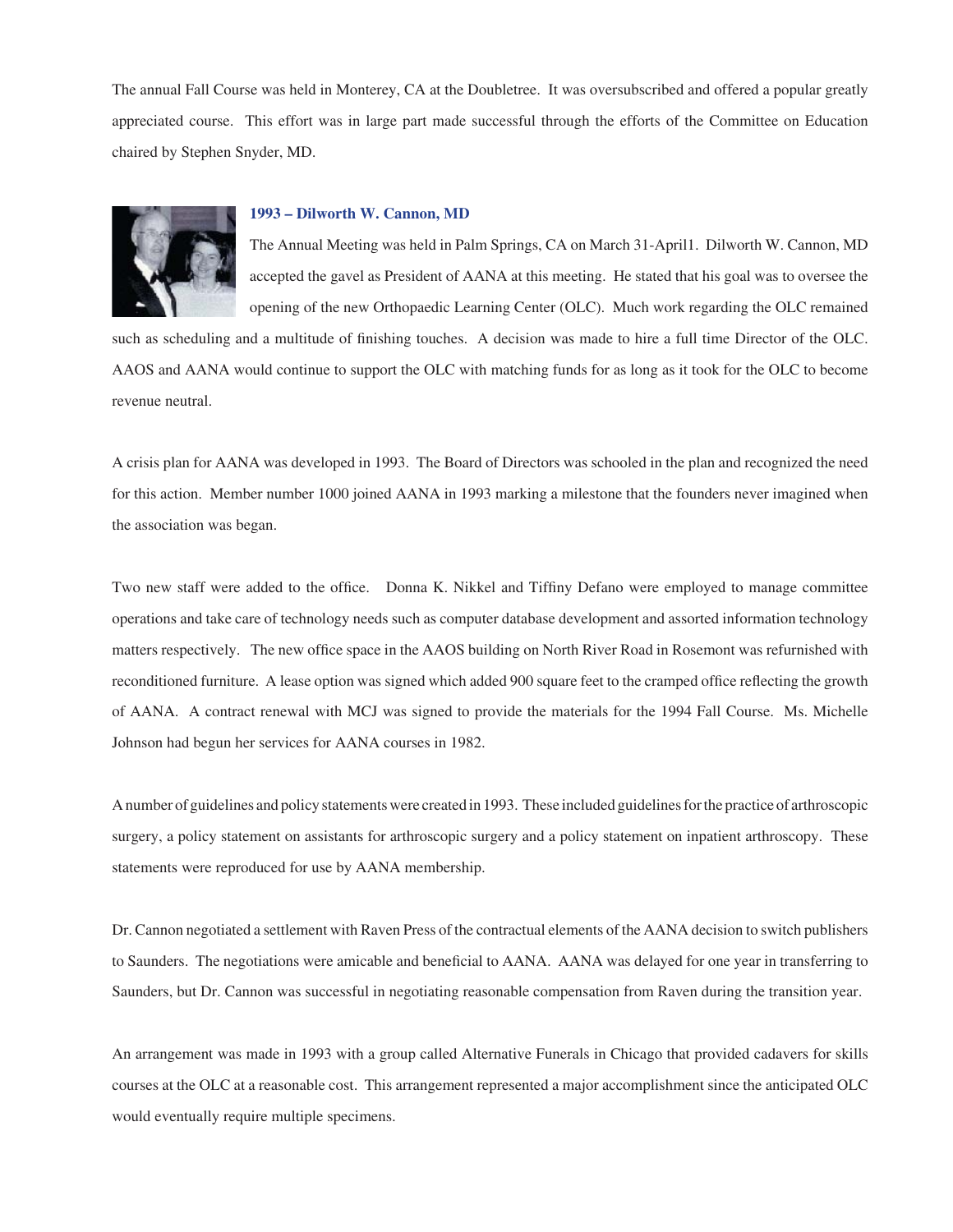A decision was made by the Board of Directors to add the Mexican Orthopaedic Surgery Board (Consujo Mexicano de Orthopedia) to the list of qualifying associations acceptable for membership in AANA. Mexico was added to Region six (6) for Membership Committee purposes.



## **1994 – Jerome E. Jennings, MD**

Jerome E. Jennings, MD began his year as AANA President at this Annual Meeting. Dr. Cannon presided over the Annual meeting Board of Director's meeting. In his opening remarks, Dr. Cannon reminded the BOD members that AANA had received record attendance at the last few meetings. He also indicated

that Mr. Donald Reid and President elect Jerome E. Jennings, MD would be attending the upcoming Mexican Orthopaedic Congress for public relations purposes.

The Orthopaedic Learning Center (OLC) opened the doors to its first students in January 1994. There was a knee course and a shoulder course. Howard J. Sweeney, MD, the Chairperson of the Learning Center Committee, indicated that these courses were trial runs and that no tuition had been charged. The courses were conducted in order to test the curricula as well as to test the physical plant. Eight students attended each course. Minor problems were experienced mainly with the plumbing and air conditioning but had been corrected. He pronounced the OLC as ready for action. In terms of governance of the OLC, the OLC Board of Directors has been meeting and has written a mission statement for the OLC. J. Whit Ewing, MD was named as the first Chairman of the OLC Board of Directors.

Brian Day, MD, the Chairman of the Membership Committee, introduced suggested changes to the membership which were welcomed. These changes included the removal of a requirement that an AANA member had to visit the candidate to observe the surgical skill of the candidate.

The 1994 Annual Meeting marked the final JBOT meeting presided over by John B. McGinty, MD as Chairman of that committee. Dr. McGinty was appreciated for his great capacity to inspire others in the field of arthroscopy as well as his teaching skills and his organizational capabilities.

Harold Eikelar, MD, President of the International Arthroscopy Association (IAA), was a guest at the BOD meeting. He indicated that changes were taking place and that IAA may well be merging with the International Society of the Knee (ISK). Assuming that took place, the *Arthroscopy Journal* would most likely become the official journal of the newly formed society.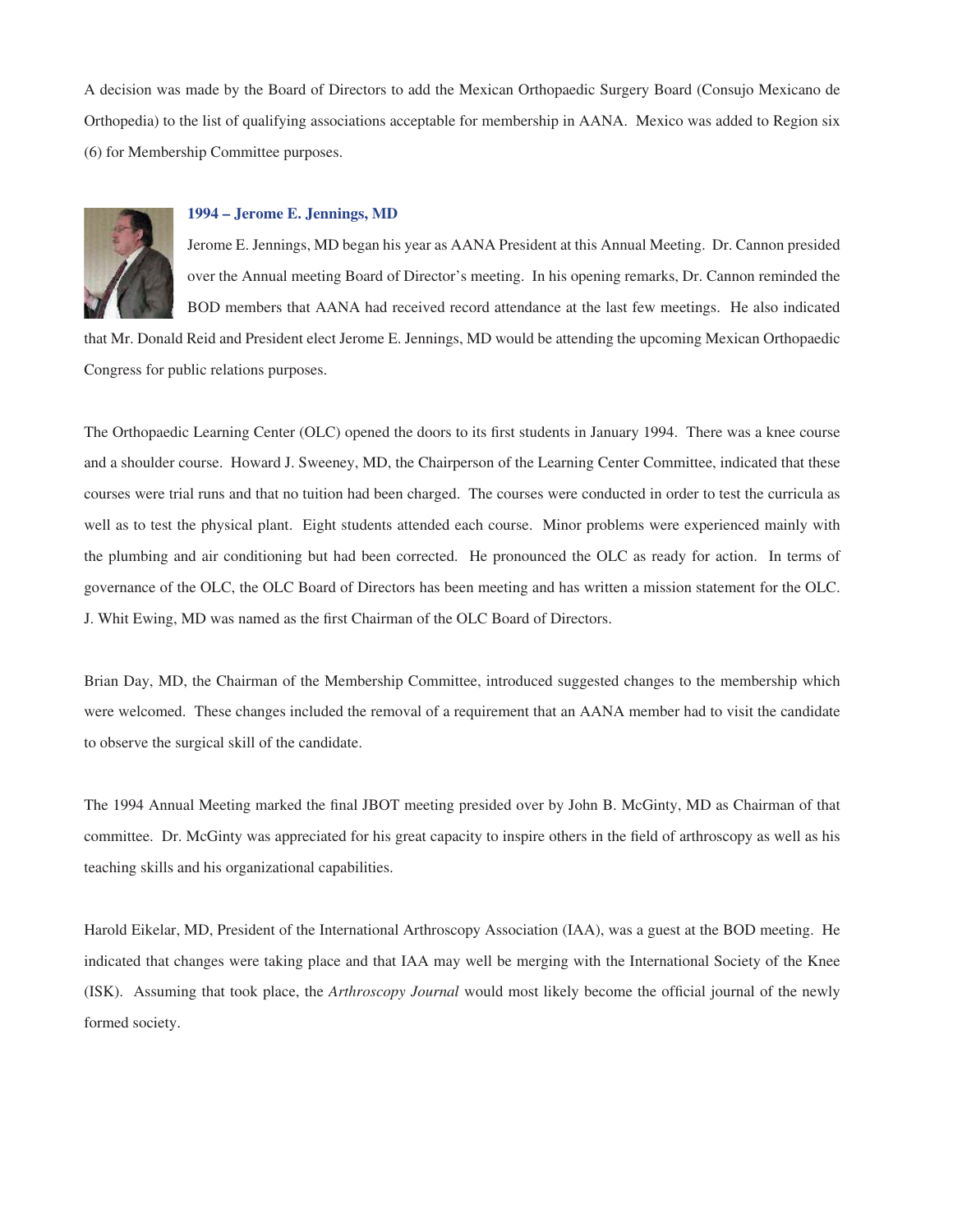At the 1994 Fall Course BOD meeting a decision to retain professional counsel for management of invested funds was made. The Finance Committee was charged to research this and recommend a financial manager. A decision was made that all requests for capital expenditures at the OLC be submitted to the OLC Board of Directors in the future. Stephen S. Burkhart, MD, Chairman of the Education Committee, reported that the 1994 Fall Course had the largest pre-course enrolment since the beginning of the Fall Course.



#### **1995 – Neal C. Small, MD**

At the Annual meeting, Jerome E. Jennings, MD reported that he had enjoyed his year as President and that he realized that there are many complexities in the operation of AANA. He also informed the BOD that Mr. Don Reid was recovering nicely from recent surgery and that he would be leaving his post as

of now. Dr. Jennings then introduced Jack B. McGinty, MD as the new Executive Director of AANA. Dr. McGinty was sought out by the Ad Hoc Search Committee and appointed by Jerome E. Jennings, MD and Incoming President Neal C. Small, MD.

The Learning Center Committee reported that as of the date of this BOD meeting, 641 surgeons from seventeen countries including the USA had taken learning center courses. The 1995 Annual Meeting drew 820 registrants. This was the highest number of registrants for this meeting in AANA history. Leslie S. Matthews, MD, the current Program Chair, reported that over 240 papers had been submitted for this 1995 Annual meeting. Seventy-three of these papers were presented.

Richard Caspari, MD, the Chairman of the JBOT, presented the JBOT report at this meeting. His report revealed the following. The Journal received over 200 submissions for the year. The Journal is received in 54 Countries. The Journal is positioned to become the official journal for the newly formed ISAKOS. The Journal traveling fellowships (\$10,000.00) offered annually to International Orthopaedists in training were reviewed.

Stephen S. Burkhart, MD informed the BOD that the 1995 Fall Course would offer simultaneous English to Spanish translation for the participants. Bilingual brochures were printed for marketing purposes for this upcoming course.

Incoming President Neal C. Small, MD outlined his goals of developing a closer relationship with AAOS. His special emphasis was on managed care, health policy and economic issues. He was hopeful that AANA might be able to assume a leadership role at the state level on some of these issues. A project was outlined in 1995 to create an Arthroscopy Journal web site. This was initiated by Gary C. Poehling, MD, Editor of the Journal.